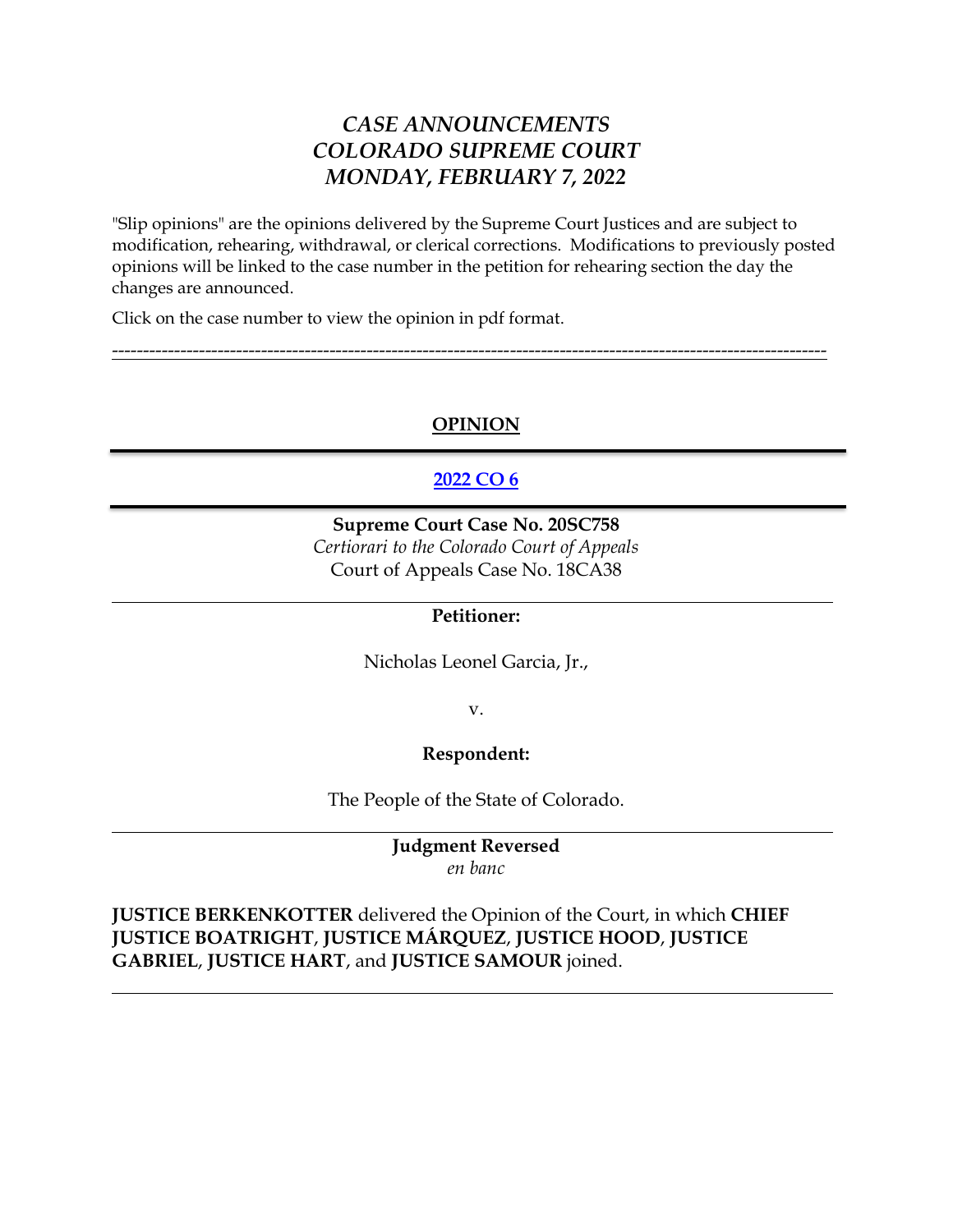# **GRANTED PETITION FOR WRIT OF CERTIORARI**

-------------------------------------------------------------------------------------------------------------------

### **No. 22SC78, Certiorari to the Court of Appeals Case No. 22CA91 Petitioner:**

Chronos Builders, LLC, v. **Respondent:** Department of Labor and Employment, Division of Family and Medical Leave Insurance.

Petition for Writ of Certiorari Pursuant to C.A.R. 50 GRANTED. EN BANC.

Whether the Paid Family and Medical Leave Insurance Act's premium violates Section  $(8)(a)$  of TABOR.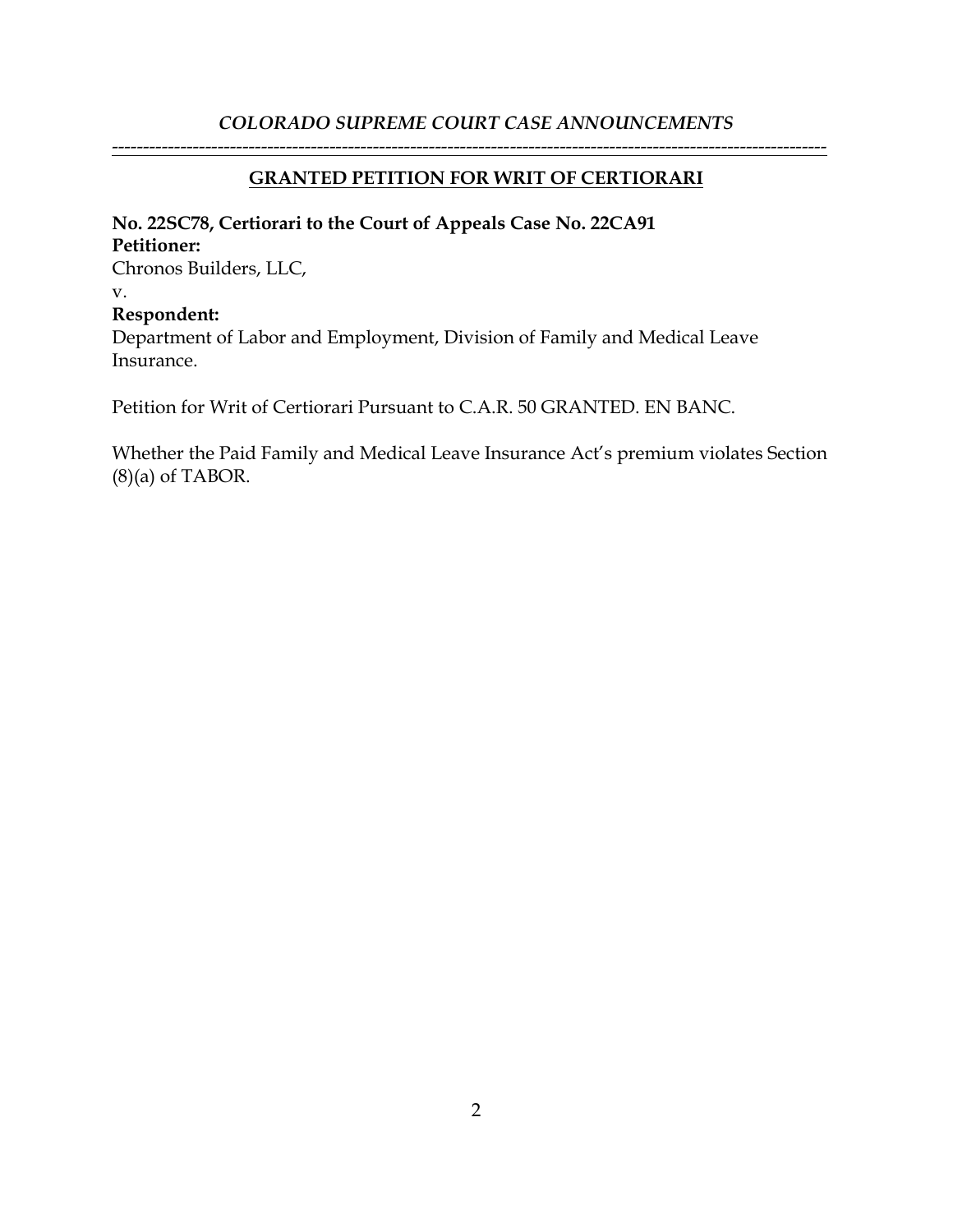### **DENIED PETITIONS FOR WRIT OF CERTIORARI**

-------------------------------------------------------------------------------------------------------------------

#### **No. 21SC9, Court of Appeals Case No. 19CA1228**

#### **Petitioner:**

Reney Marie Farmer, v. **Respondent:** The People of the State of Colorado.

Petition for Writ of Certiorari DENIED. EN BANC.

---------------------------------------------------------------------------------------------------------------------

# **No. 21SC448, Court of Appeals Case No. 19CA1294**

#### **Petitioner:**

Kevamra, LLC, a Colorado limited liability company,

v.

### **Respondent:**

Vista Highlands, LLC, a Colorado limited liability company.

Petition for Writ of Certiorari DENIED. EN BANC.

---------------------------------------------------------------------------------------------------------------------

# **No. 21SC454, Court of Appeals Case No. 19CA1114**

# **Petitioner:**

Payut Cody Hasadinratana,

#### v.

## **Respondent:**

The People of the State of Colorado.

Petition for Writ of Certiorari DENIED. EN BANC.

#### --------------------------------------------------------------------------------------------------------------------- **No. 21SC565, Court of Appeals Case No. 17CA1889**

### **Petitioner:**

Desmond Alvis Martin, v.

# **Respondent:**

The People of the State of Colorado.

Petition for Writ of Certiorari DENIED. EN BANC. JUSTICE SAMOUR does not participate.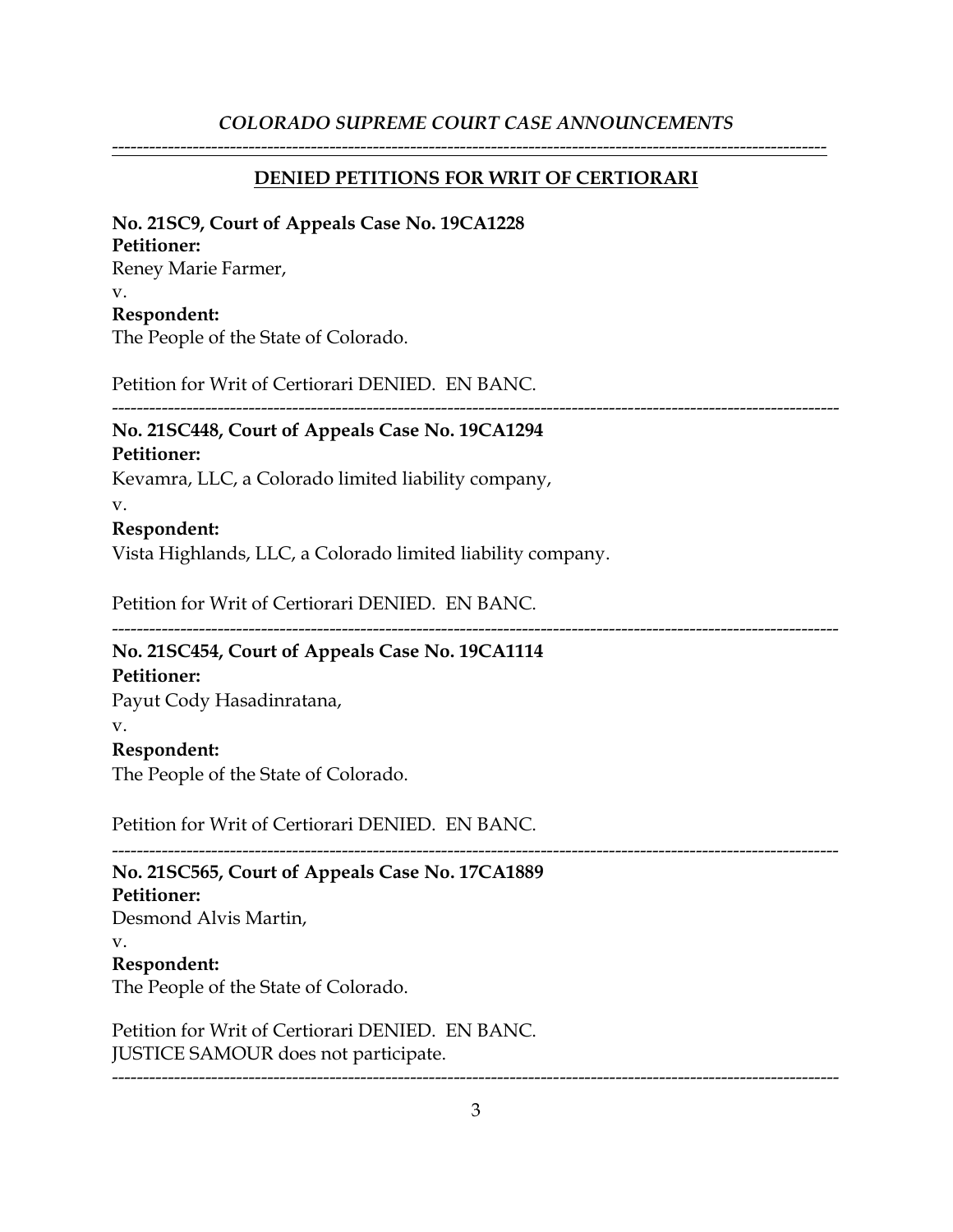-------------------------------------------------------------------------------------------------------------------

#### **No. 21SC688, Court of Appeals Case No. 20CA157**

**Petitioner:** Timothy Carter, v. **Respondent:** Alex Aigner.

Petition for Writ of Certiorari DENIED. EN BANC.

---------------------------------------------------------------------------------------------------------------------

# **No. 21SC697, Court of Appeals Case No. 19CA630**

**Petitioner:** Jason Todd Ingalsbe, v. **Respondent:**

The People of the State of Colorado.

Petition for Writ of Certiorari DENIED. EN BANC.

---------------------------------------------------------------------------------------------------------------------

# **No. 21SC699, Court of Appeals Case No. 19CA12**

**Petitioner:** Diego Alberto Luna-Gonzalez,

### v.

#### **Respondent:**

The People of the State of Colorado.

Petition for Writ of Certiorari DENIED. EN BANC. JUSTICE BERKENKOTTER does not participate.

**No. 21SC708, Court of Appeals Case No. 19CA273 Petitioner:** Raymond Lara, v. **Respondent:** The People of the State of Colorado.

Petition for Writ of Certiorari DENIED. EN BANC.

---------------------------------------------------------------------------------------------------------------------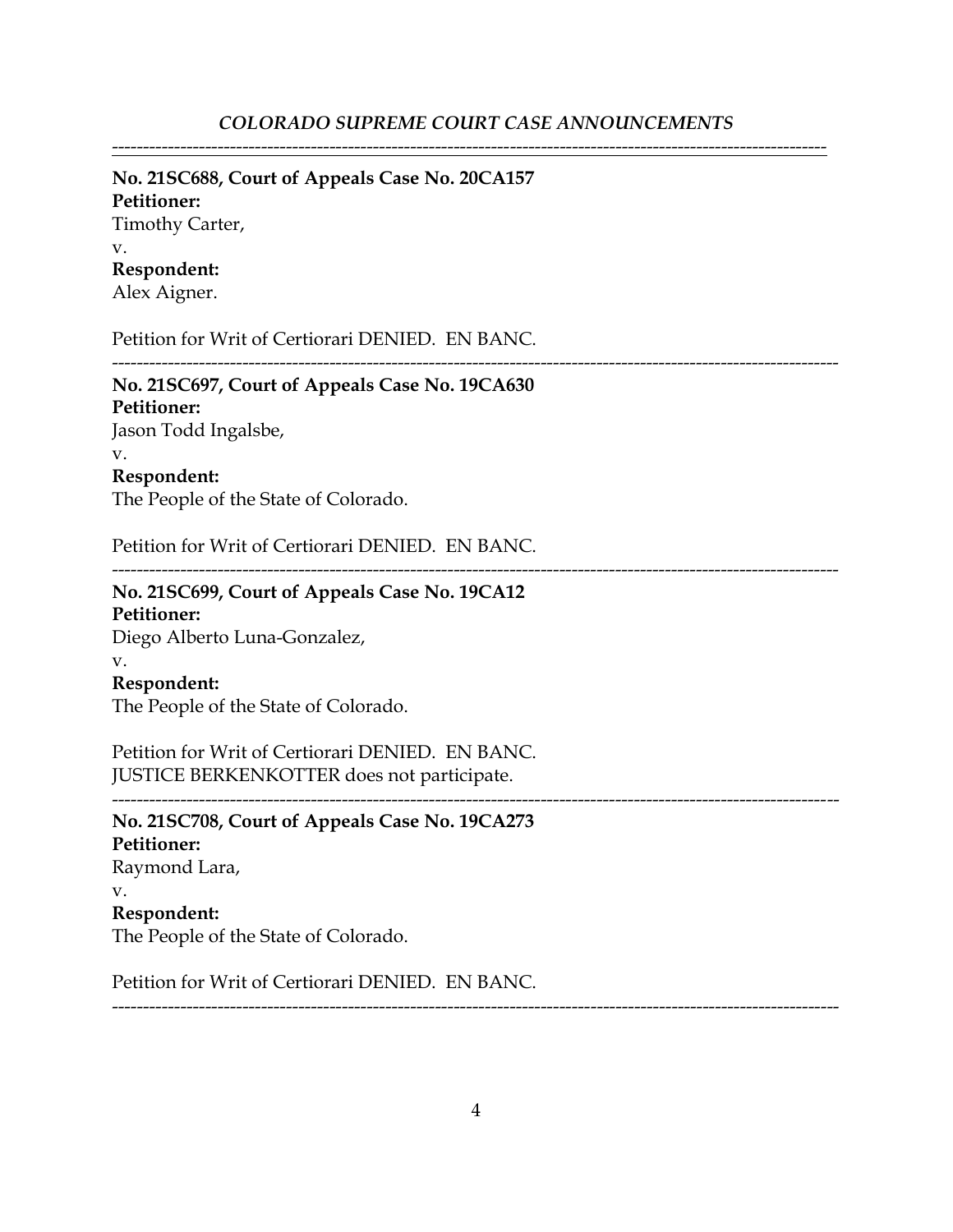-------------------------------------------------------------------------------------------------------------------

## **No. 21SC709, Court of Appeals Case No. 18CA2255**

**Petitioner:** Marcel David McMichael, v. **Respondent:**

The People of the State of Colorado.

Petition for Writ of Certiorari DENIED. EN BANC.

--------------------------------------------------------------------------------------------------------------------- **No. 21SC719, District Court, City and County of Denver Case No. 18CV34346 Petitioner:** Willis Weeams, v. **Respondent:** The People of the State of Colorado. Petition for Writ of Certiorari DENIED. EN BANC. ---------------------------------------------------------------------------------------------------------------------

**No. 21SC732, Court of Appeals Case No. 18CA2009 Petitioner:** Lawrence Nellis, v. **Respondent:** The People of the State of Colorado.

Petition for Writ of Certiorari DENIED. EN BANC.

**No. 21SC743, Court of Appeals Case No. 20CA2010** In re the Parental Responsibilities of: A.J., a Child **Petitioners:** Jennifer Curley and Brian Curley, and **Respondents:** Avery Workman and Nathan Joy.

Petition for Writ of Certiorari DENIED. EN BANC.

---------------------------------------------------------------------------------------------------------------------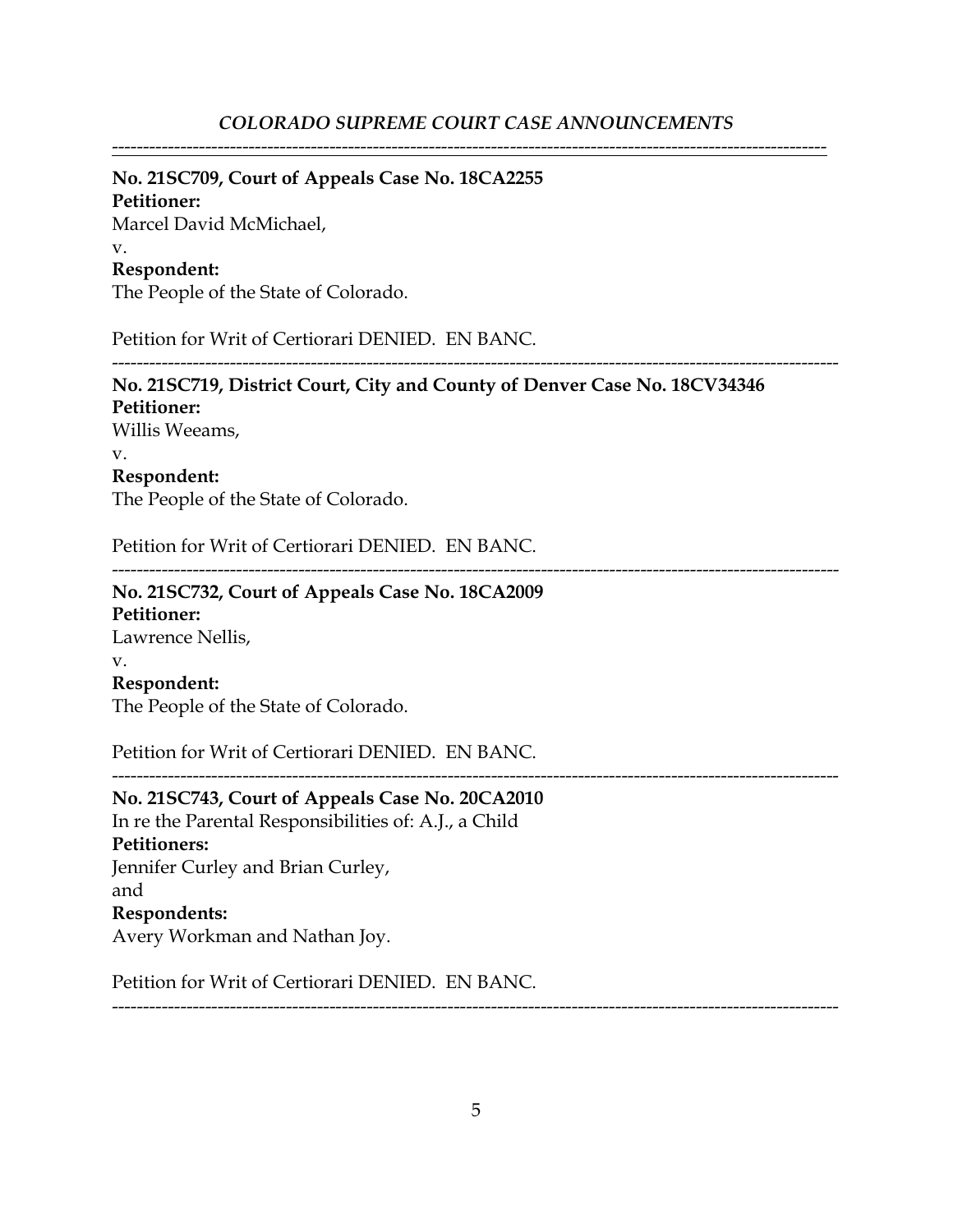-------------------------------------------------------------------------------------------------------------------

#### **No. 21SC744, Arapahoe County District Court Case No. 21CV27**

**Petitioner:** Angela Dolph, v. **Respondent:** Roger Talmadge.

Petition for Writ of Certiorari DENIED. EN BANC.

**No. 21SC747, Arapahoe County District Court Case No. 20CV150 Petitioner:**

Meleaha R. Glapion-Pressley, v.

# **Respondent:**

Wyoma Yorka Martinez-Johnson.

Petition for Writ of Certiorari DENIED. EN BANC.

---------------------------------------------------------------------------------------------------------------------

---------------------------------------------------------------------------------------------------------------------

**No. 21SC956, Court of Appeals Case Nos. 21CA286 & 21CA471 Petitioner:** A.L., v. **Respondent:** The People of the State of Colorado, **In the Interest of Minor Children:** X.L., La.L., Le.L., and E.L.

Petition for Writ of Certiorari DENIED. EN BANC.

--------------------------------------------------------------------------------------------------------------------- **No. 22SC5, Court of Appeals Case No. 21CA1681 Petitioner:** J.A.R., v. **Respondent:** The People of the State of Colorado, **In the Interest of Minor Children:** J.B.R. and J.L.R.

Petition for Writ of Certiorari DENIED. EN BANC.